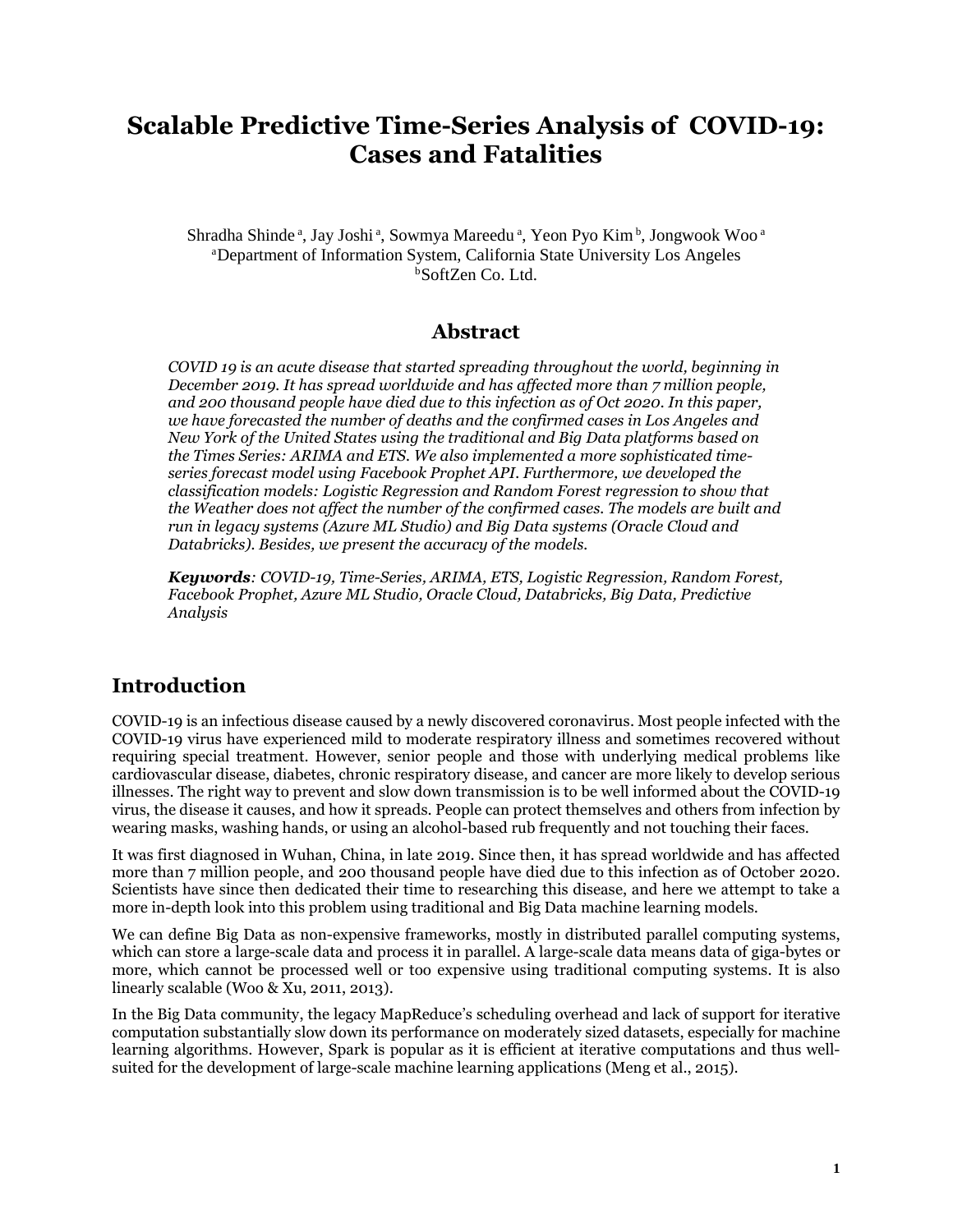Spark is integrated into the existing Big Data Hadoop cluster as a computing engine provided by Oracle cloud. It is also presented solely by Databricks Spark cloud.

In this paper, we developed time-series models to predict the confirmed cases and fatalities using the traditional AROMA & ETS models, and Spark Big Data machine learning, which is linearly scalable when the data set grows.

The paper has the sections of Data Description and the hardware specification for the experiments. Then, the Methodology section illustrates our approach for forecasting. It also presents the experimental results of the time-series algorithms: ARIMA, ETS, Prophet. Then, we offer models to prove whether the Weather affects the number of cases using Random Forrest and Logistic Regression. Finally, it has a Conclusion.

## **Data Description**

Data is in CSV format and updated daily. It is sourced from this upstream repository maintained by Johns Hopkins University Center for Systems Science and Engineering (CSSE) who have been doing a public service from an early point by collating data from around the world ("COVID-19 dataset", n.d.).

The dataset size is not of over gigabytes but still provides results with efficient standing. As it grows every day in the world, web sites to provide the data set has the issue of Big Data in terms of data volume. Therefore, lately, the data size becomes too big for public web sites such as CSSE to provide as it evolves around 1 GB annually. Our dataset is 300 MB of CSV file format, which is a dataset of the 100 days from Jan 22, 2020 to May 4, 2020. It has 13 columns with a total 8 files having 540 rows in each.

We have cleaned and normalized that data, for example, tidying dates and consolidating several files into normalized time series. We have also added some metadata such as column descriptions and data packaged it.

The collected dataset refers to the cumulative confirmed cases and deaths of COVID-19 that occurred in Los Angeles and New York of the United States from Jan 22 2020 to May 4, 2020. This dataset includes timeseries data tracking the number of people affected by COVID-19 worldwide, including:

• Confirmed tested cases of Coronavirus infection.

• The number of people who have reportedly died while sick with Coronavirus.

• The number of people who have reportedly recovered from it.

In order to show if the Weather affects the confirmed cases, we collect the Weather data set from AccuWeather ("AccuWeather", n.d.) and join them with the COVID-19 data set in Spark.

## **Methodology**

Since related papers are not available on this COVID 19 topic, we have researched existing works that have predictions on other viral diseases like Ebola and the Zika virus. Besides, we have implemented time series forecasting algorithms and models in Azure ML, Databricks, and Oracle Cloud.

Azure Machine Learning Studio enables to build machine learning models quickly with the graphical user interfaces. It has a drag-and-drop interface that doesn't require any coding, and you can add code if you want to. It supports a wide variety of algorithms, including different types of regression. We have written R codes to build models with the algorithms, ARIMA and ETS.

Databricks provides a cloud platform on top of Apache Spark as a unified analytics platform. It is orchestrated with open-source Spark Core with an underlying general execution engine which supports a wide variety of application, Java, Scala and Python API for the ease of development. We implement a time series forecasting model using Facebook Prophet API in Databricks.

Oracle Big Data Computing Edition is a cloud computing service to provide Hadoop and Spark platform. We implement a time series forecasting model to test it. We built classification models for the relationship with the Weather and the number of confirmed cases in Oracle Cloud and Databricks.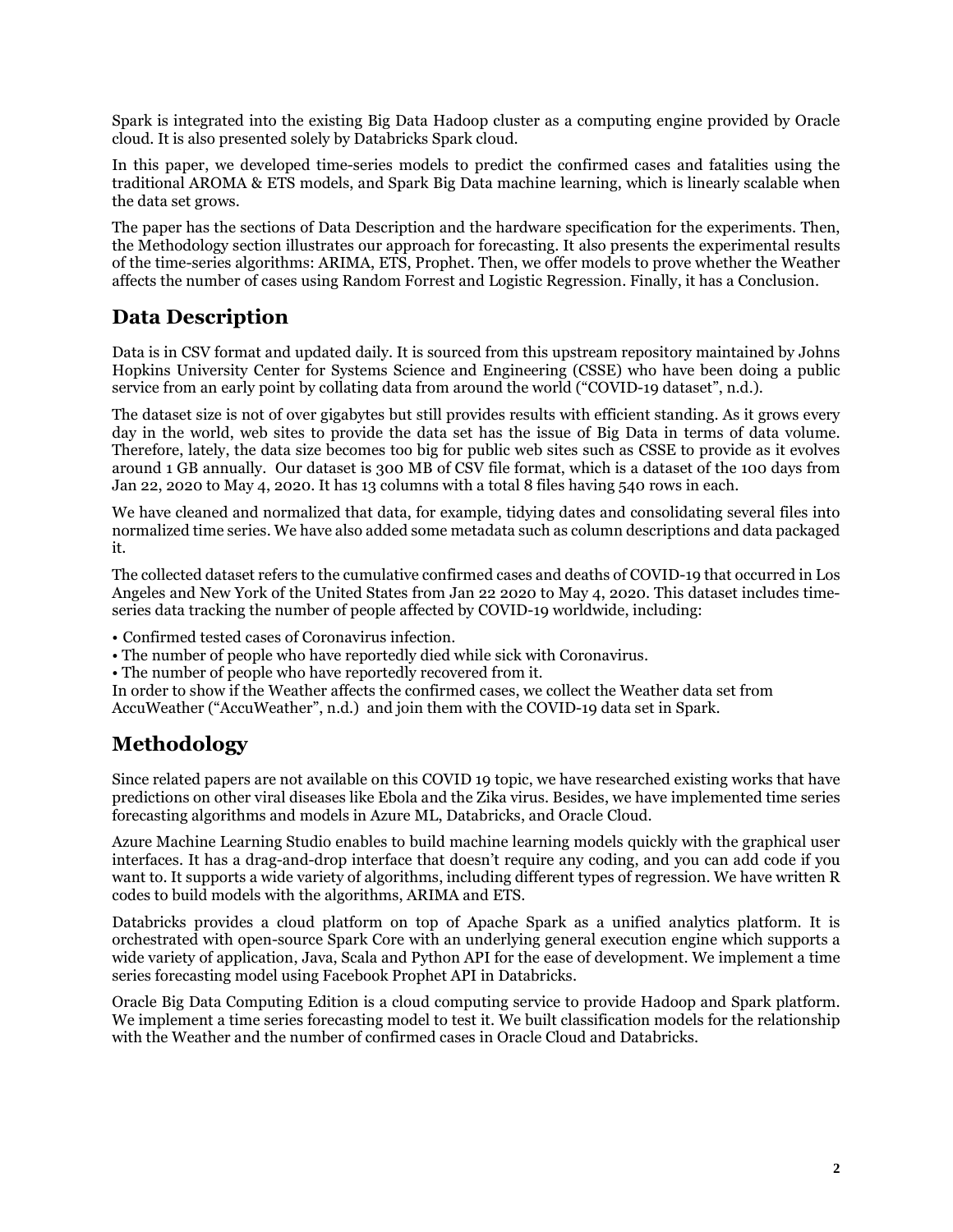#### *Time Series Forecasting*

Time series data is a useful source for information and strategy used in various businesses. Time-series forecasting is for Time Series data (years, days, hours...etc.) for predicting future values using time-series modeling. We implement ARIMA and ETS models as legacy time-series methods. For Big Data time-series predictive analysis, we have used python Facebook prophet in Databricks to predict the number of cases and deaths in Los Angeles and New York. Databricks provides Databricks Runtime for Machine Learning as a ready- to-go environment for machine learning and data science.

#### *Hardware Specifications*

To forecast the confirmed and fatality cases, we have used Microsoft Azure Machine Learning Studio and Databricks community edition to implement Spark ML, which are legacy and Big Data systems, respectively. We have also used the Hadoop spark cluster on the Oracle Cloud platform as another Big Data systems. It is not easy to store and analyze the data set using the legacy systems, which grows daily. Therefore, we developed time series models to predict the confirmed cases and fatalities using Spark Big Data, which is linearly scalable. Thus, even though the data set grows, our solution works without any data volume and performance issues.

|                         | <b>Azure</b> | <b>Databricks</b> | <b>Oracle Cloud</b> |
|-------------------------|--------------|-------------------|---------------------|
| Memory                  | $<$ 15 GB    | 15.3 GB           | 242 GB              |
| CPU cores               | Unknown      | റ                 | 32                  |
| Number of Nodes         |              |                   |                     |
| Storage                 | 10 GB        | 15GB              | 1 TB                |
| Programming<br>Language | R            | PySpark           | PySpark             |

The hardware specification is given below:

#### **Table 1. Hardware specifications**

#### *Legacy Forecasting using Azure ML*

We have sampled the data set from April 24 2020, to May 4, 2020, which are of about 30 MB, 10 days data set for the legacy systems. The following depicts the use of the traditional time series forecasting in Azure Machine Learning Studio.

#### **ARIMA model**

ARIMA (Auto Regressive Integrated Moving Average) and ETS (Error Trend and Seasonality, or exponential smoothing) are two of the most commonly used time series forecasting methods with a series of past values. Using the algorithms, you can predict the number of cases and deaths as a time-series forecast.

ARIMA, short for 'Auto-Regressive Integrated Moving Average' is a class of models that explains a given time series based on its pastures, that is, its lags and the lagged forecast errors. ARIMA model is stationary and does not have exponential smoothing counterparts. You can use the model if the past data explains the present data well, which means autocorrelation in the data.

ETS is not stationary and uses exponential smoothing. You can use ETS model if there is a trend and seasonality in the data.

We have implemented an optimal ARIMA model and extend it to Seasonal & Nonseasonal ARIMA using an R programming language in Figures 1 and 2 as below. The 10 days of data set is listed as a time row of 0 to 100.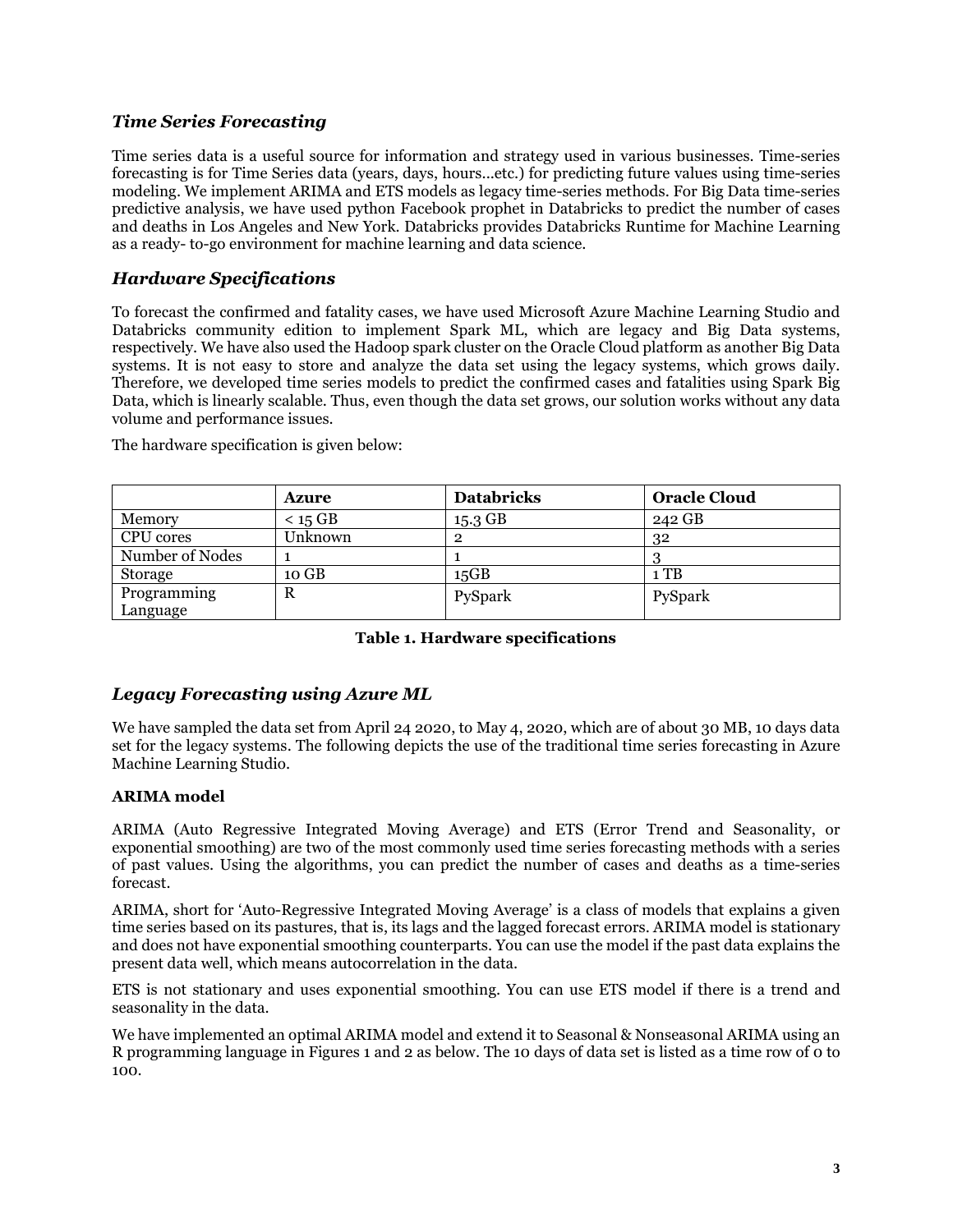

**Figure 1. Seasonal ARIMA Forecast**



**Figure 2. Non-Seasonal ARIMA Forecast** 

Figures 1 and 2 show the actual and predicted values of the confirmed cases in both seasonal & non-seasonal ARIMA forecasts. The exact RMSE (Root Mean Square Error) is 469 cases, as shown in Table 2, in which accuracy looks good enough because it is  $1.5 - 2$  % difference from 25,000 to 30,000 cases. The forecast graphs in Figures 1 and 2 look precisely the same. And, it makes sense because we have only 10 days of data set. Therefore, Figure 1 does not show the cycle of seasonal ARIMA.

#### **ETS model**

In Figures 3 and 4, we have implemented Seasonal & Nonseasonal ETS models using an R programming language.



**Figure 3. Non-Seasonal ETS Forecast**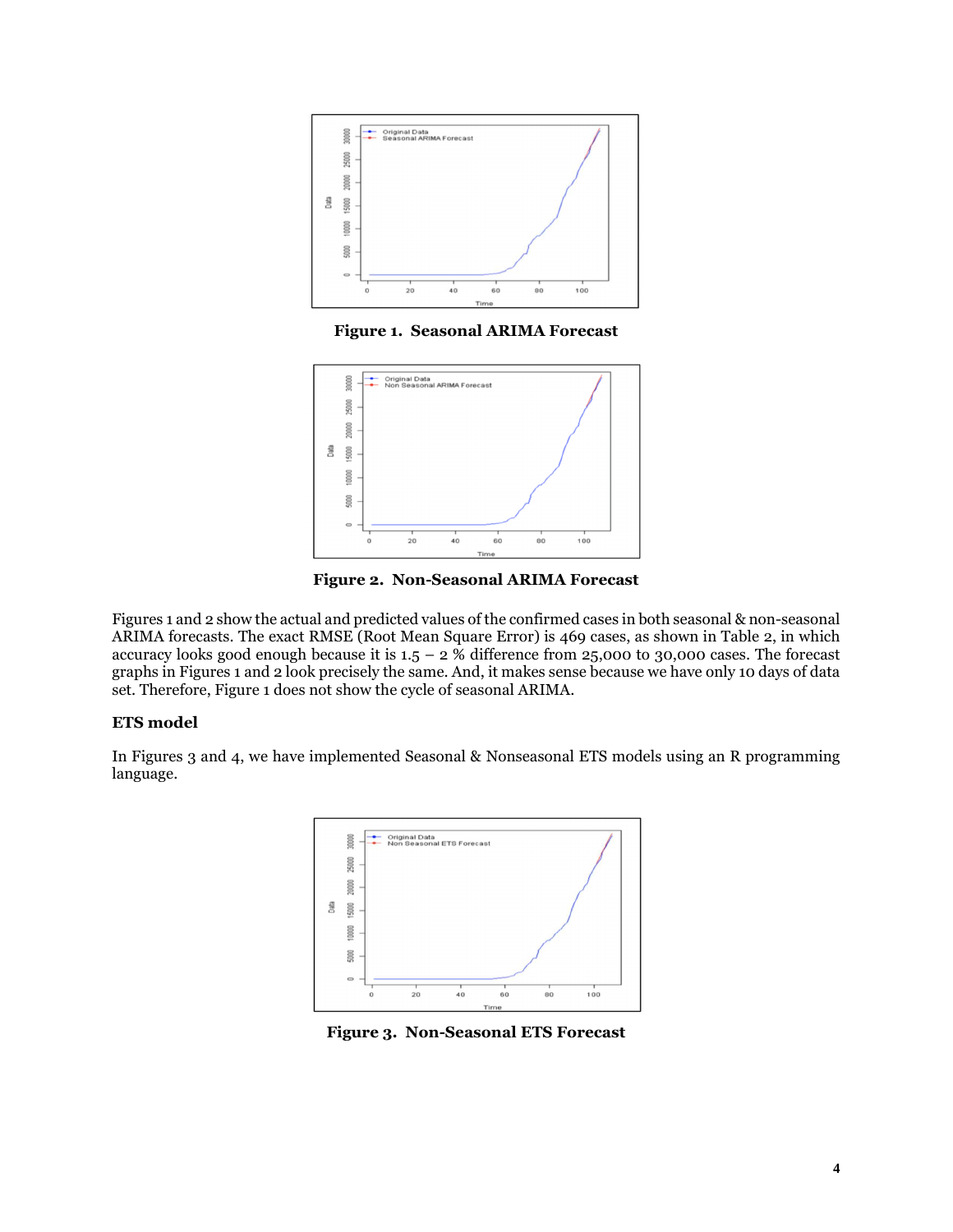

**Figure 4. Seasonal ETS Forecast** 

Figures 3 and 4 show the actual and predicted values of the confirmed cases in both seasonal & non-seasonal ETS forecasts. The exact RMSE (Root Mean Square Error) is 472 cases, as shown in Table 2. Therefore, the accuracy looks good because it is  $1.5 - 2$  % difference from 25,000 to 30,000 cases. The forecast graphs in Figures 3 and 4 look precisely the same, which is similar to the ARIMA forecasts in Figures 1 and 2. It is because we have only ten days of data set. Therefore, Figure 4 does not show the cycle of seasonal ETS, which is similar to the seasonal ARIMA in Figure 2.



**Figure 5. Average Seasonal ETS and ARIMA Forecast** 

Figure 5 shows the average seasonal ETS and ARIMA forecasts, which has the RMSE 471. The actual and predicted cases in average is acceptable.

Table 2 show the accuracies of the models as Root Mean Square Error (RMSE), Mean Error (ME), and Mean Absolute Error (MAE).

| <b>Azure ML</b>         | <b>RMSE</b> | ME       | <b>MAE</b> |
|-------------------------|-------------|----------|------------|
| Arima Seasonal          | 469.1       | $-428.2$ | 428.2      |
| Arima Non-Seasonal      | 469.1       | $-428.2$ | 428.2      |
| ETS Seasonal            | 472.4       | $-431.7$ | 431.7      |
| <b>ETS Non-Seasonal</b> | 472.4       | $-431.7$ | 431.7      |
| Average Seasonal        | 470.8       | $-429.2$ | 429.2      |
| ETS and Arima           |             |          |            |

**Table 2. Summary- Azure ML Table**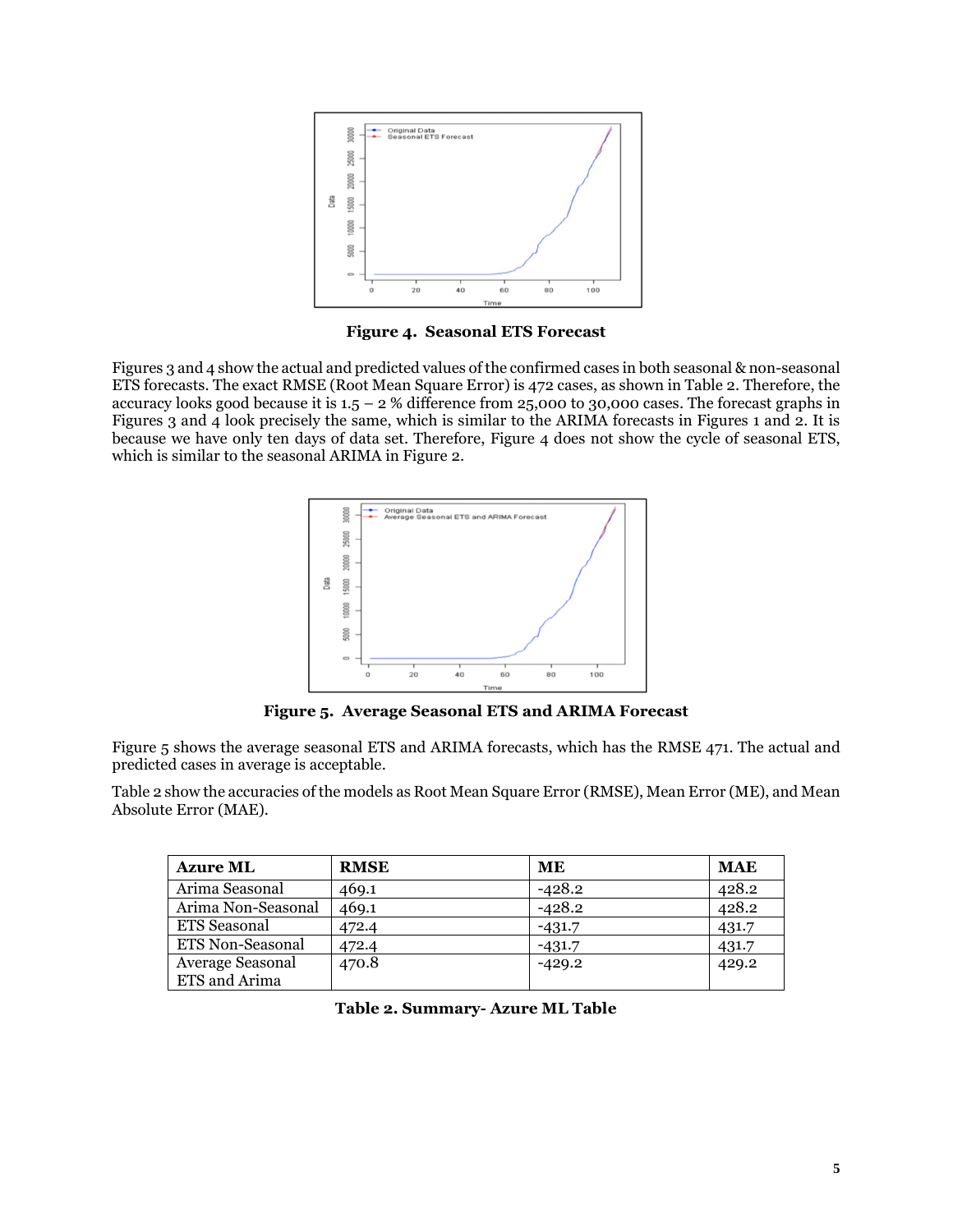#### *Big Data Spark Forecast*

#### **Facebook Prophet**

The Facebook prophet is an open-source API for forecasting time series data based on an additive model where non-linear trends are fit with yearly, weekly, and daily seasonality as well as holiday effects. It fits well to the time series with the strong seasonal effects and several seasons of historical data. It is accurate and easy to use, which is built by Facebook's Core Data Science team ("Facebook Prophet", n.d.).



**Figure 6. The Confirmed Cases and Deaths Prediction in LA** 



**Figure 7. The Confirmed Cases and Deaths Prediction in NY** 

We have used python facebook prophet in Databricks to predict the number of deaths and confirmed cases in Los Angeles and New York, two megacities in the United States where Corona disease is spreading exponentially. The data set is of 300 MB from Jan 22, 2020 to May 4, 2020

Table 3 shows the accuracy of predicting the confirmed cases using Prophet in Los Angeles and New York. RMSE in Los Angeles is 255 and in New York it is 468, which is acceptable while the confirmed cases are around 250 – 300 thousand.

| <b>Facebook Prophet</b> | RMSE  | ME    | <b>MAE</b> |
|-------------------------|-------|-------|------------|
| Los Angeles             | 254.9 | 181.6 | 181.6      |
| New York                | 467.5 | 335.6 | 335.6      |

|  |  | <b>Table 3. Accuracy of Prophet</b> |  |  |
|--|--|-------------------------------------|--|--|
|--|--|-------------------------------------|--|--|

#### *Relation betweenWeather and the Confirmed Cases*

#### **Logistic Regression**

Logistic regression is a statistical algorithm that uses a logistic function to model a binary dependent variable, although many more complex extensions exist.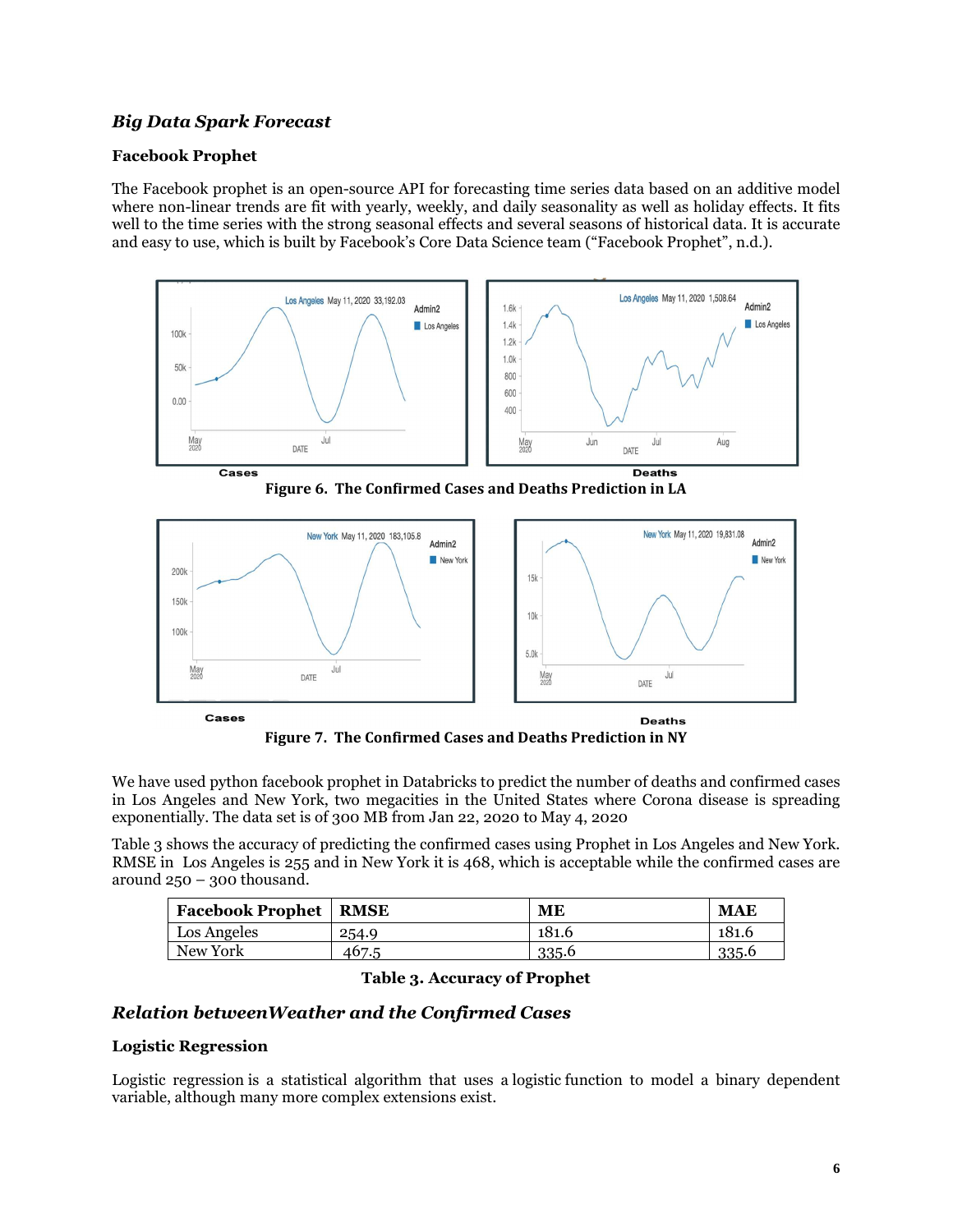#### **Random Forrest Model**

Random Forrest algorithm builds classification models in the form of a tree structure. It breaks down a dataset into smaller and smaller subsets while at the same time, associated trees are incrementally developed. It is an ensemble method to select the best tree model of the number of trees.

| <b>Spark</b>                              | <b>AUC</b> |
|-------------------------------------------|------------|
| Logistic Regression<br>Model              | 0.9160     |
| Random Forrest<br><b>Regression Model</b> | 0.9416     |
| <b>Oracle BDCE</b>                        | <b>AUC</b> |
| Logistic Regression<br>Model              | 0.9597     |
| Random Forrest<br><b>Regression Model</b> | 0.9658     |

#### **Table 3. Correlation of the temperature and the cases**

For determining if *Weather* dominates the number of cases, we implemented Logistic Regression and Random Forrest models using PySpark in Databricks for smaller dataset and Oracle BDCE for the larger dataset, respectively. We defined the field "confirmed cases" as "label" and utilized "Temperature", "Latitude", "Day" as features. When the model generates the prediction, we compare the number of cases with the label; it did not change the results per Weather. Thus, we conclude that Weather did not affect the number of cases and deaths in COVID 19. Table 3 shows the accuracy of the models, and its AUC (Area Under Curve) is 92 – 96 % in Logistic Regression models and 94 – 97 % in Random Forrest models.

### **Conclusion**

We present time-series forecasting of COVID 19 using the legacy machine learning systems such as the seasonal & non-seasonal ARIMA and ETS models. Besides, we predict the confirmed cases and deaths using Facebook Prophet until August 2020.

We built classification models using Logistic Regression and Random Forrest to find out if the Weather affects the number of confirmed cases. However, it does not show any clue about the relationship.

The experiments are completed with the legacy and the Big Data platforms. We have observed that the data of COVID-19 has grown since December 2019 and the public sites have issues with storing and providing it to the world. Furthermore, the legacy systems cannot process the data as it becomes too large, which causes memory and performance issues. Therefore, we present models suggesting that the Big Data platform using Spark can address the scalability issue.

## **References**

COVID-19 dataset (n.d). Retrieved 2020 from https://github.com/datasets/covid-19 AccuWeather (n.d). Retrieved 2020 from https://www.accuweather.com

Facebook Prophet (n.d). Retrieved 2020 from https://facebook.github.io/prophet/

Purushu, P., Melcher, N., Bhagwat B., and Woo, J. 2018. Predictive Analysis of Financial Fraud Detection using Azure and Spark ML. Asia Pacific Journal of Information Systems (APJIS), VOL.28, NO.4, pp308~319

Woo, J., and Xu, Y. 2011. Market Basket Analysis Algorithm with Map/Reduce of Cloud Computing, The 2011 international Conference on Parallel and Distributed Processing Techniques and Applications (PDPTA 2011), Las Vegas.